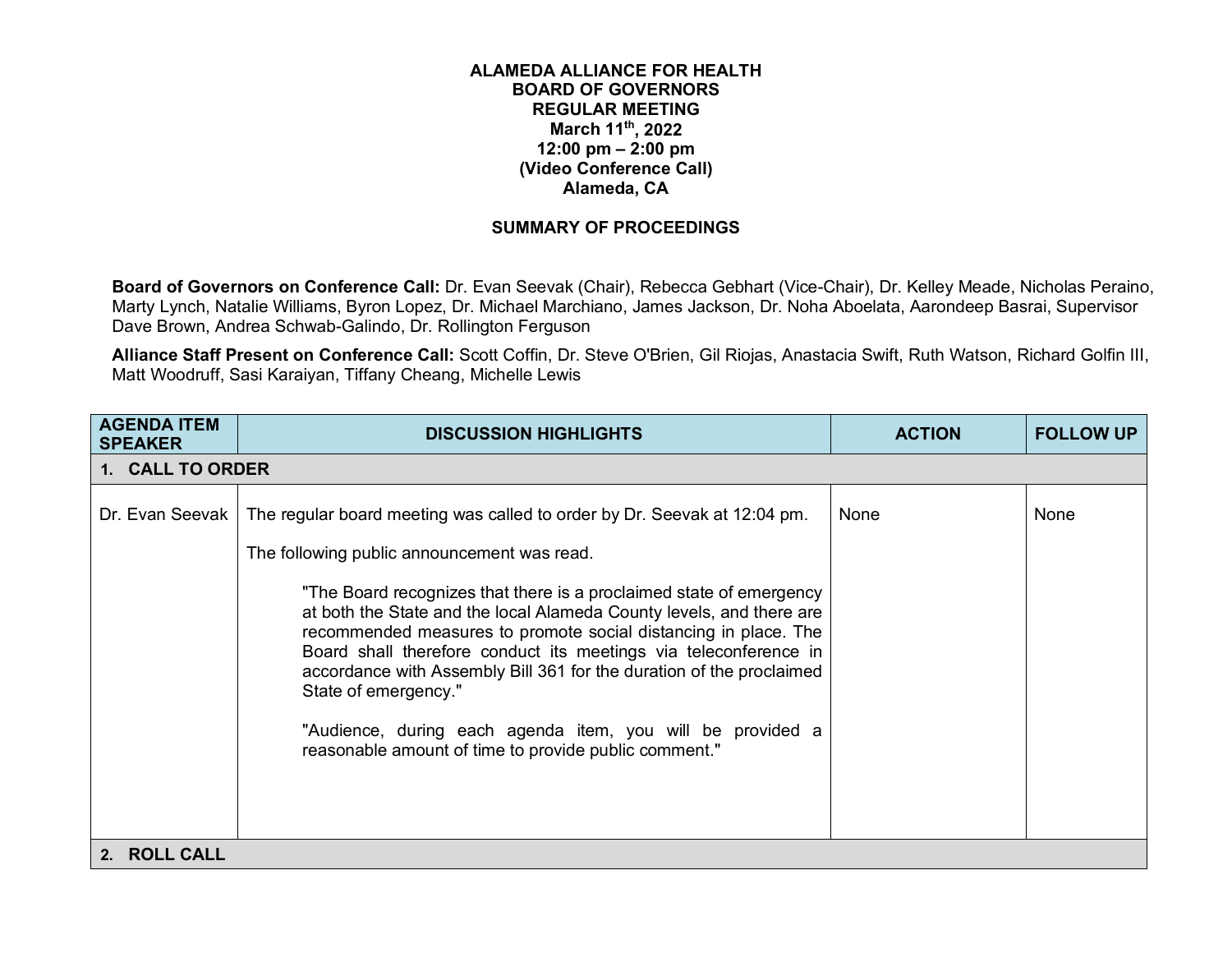| <b>AGENDA ITEM</b><br><b>SPEAKER</b> | <b>DISCUSSION HIGHLIGHTS</b>                                                                                                                                                                                                                                                                                                                                                 | <b>ACTION</b>                                                                                                                                                                                                  | <b>FOLLOW UP</b> |
|--------------------------------------|------------------------------------------------------------------------------------------------------------------------------------------------------------------------------------------------------------------------------------------------------------------------------------------------------------------------------------------------------------------------------|----------------------------------------------------------------------------------------------------------------------------------------------------------------------------------------------------------------|------------------|
| Dr. Evan Seevak                      | A telephonic roll call was taken of the Board Members, and a quorum was<br>confirmed.                                                                                                                                                                                                                                                                                        | None                                                                                                                                                                                                           | None             |
|                                      | 3. AGENDA APPROVAL OR MODIFICATIONS                                                                                                                                                                                                                                                                                                                                          |                                                                                                                                                                                                                |                  |
| Dr. Evan Seevak                      | None                                                                                                                                                                                                                                                                                                                                                                         | None                                                                                                                                                                                                           | None             |
| <b>4. INTRODUCTIONS</b>              |                                                                                                                                                                                                                                                                                                                                                                              |                                                                                                                                                                                                                |                  |
| Dr. Evan Seevak                      | None                                                                                                                                                                                                                                                                                                                                                                         | None                                                                                                                                                                                                           | None             |
| <b>5. CONSENT CALENDAR</b>           |                                                                                                                                                                                                                                                                                                                                                                              |                                                                                                                                                                                                                |                  |
| Dr. Evan Seevak                      | Dr. Seevak presented the March 11 <sup>th</sup> , 2022, Consent Calendar.<br>a) February 11 <sup>th</sup> , 2022, Board of Governors Meeting Minutes<br>b) March 8 <sup>th</sup> , 2022, Finance Committee Meeting Minutes<br>Motion to Approve March 11 <sup>th</sup> , 2022, Board of Governors Consent<br>Calendar.<br>A roll call vote was taken, and the motion passed. | Motion to Approve<br>March 11 <sup>th</sup> , 2022,<br><b>Board of Governors</b><br><b>Consent Calendar.</b><br>Motion: Dr. Kelley<br>Meade<br>Second: Marty Lynch<br>Vote: Yes<br>No opposed or<br>abstained. | None             |
|                                      | 6. a. BOARD MEMBER REPORT - COMPLIANCE ADVISORY COMMITTEE                                                                                                                                                                                                                                                                                                                    |                                                                                                                                                                                                                |                  |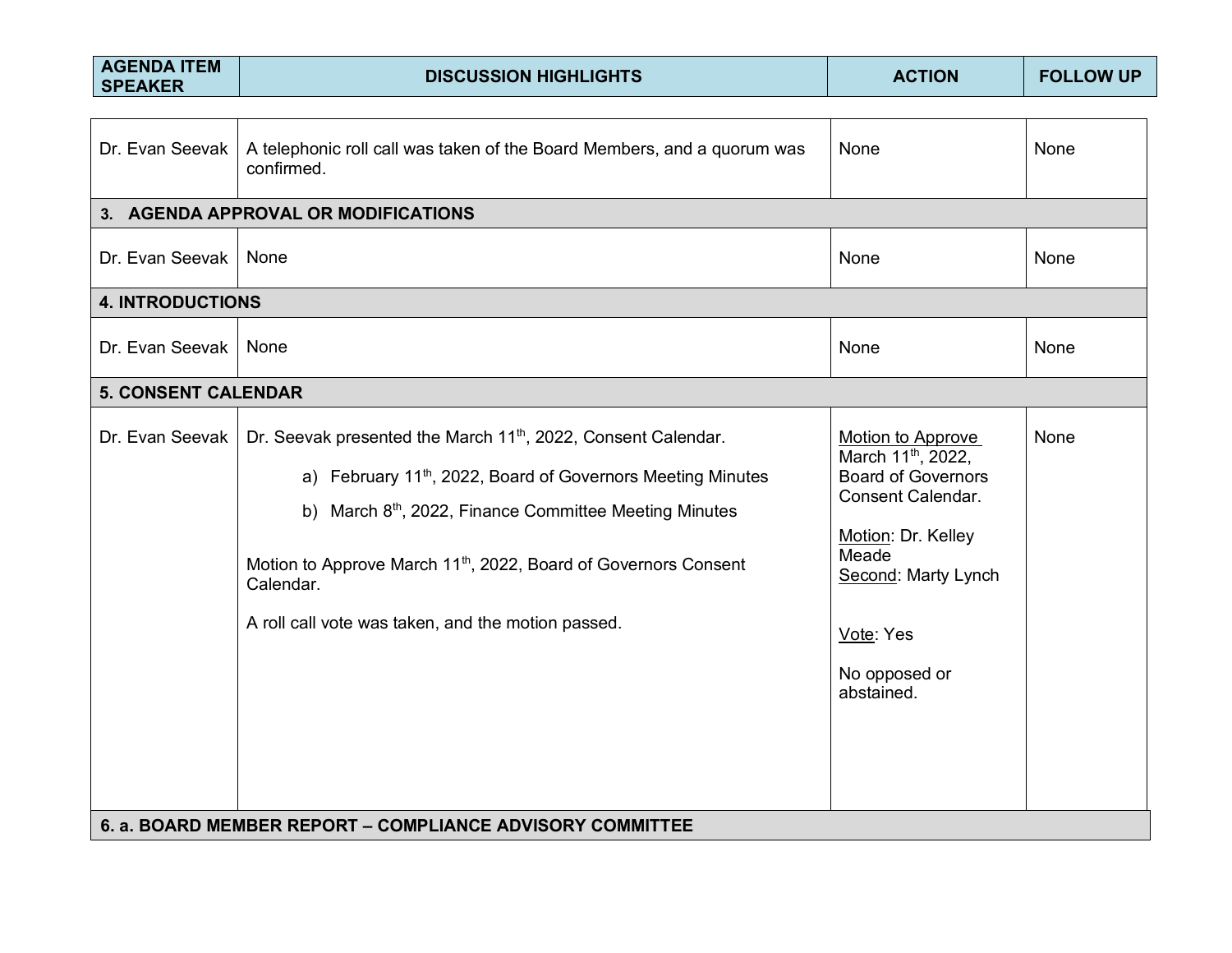| <b>AGENDA ITEM</b><br><b>SPEAKER</b> | <b>DISCUSSION HIGHLIGHTS</b>                                                                                                                                                                                                                                                                                                                                                                                                                                                                                                                                                                                             | <b>ACTION</b>                                         | <b>FOLLOW UP</b> |
|--------------------------------------|--------------------------------------------------------------------------------------------------------------------------------------------------------------------------------------------------------------------------------------------------------------------------------------------------------------------------------------------------------------------------------------------------------------------------------------------------------------------------------------------------------------------------------------------------------------------------------------------------------------------------|-------------------------------------------------------|------------------|
|                                      |                                                                                                                                                                                                                                                                                                                                                                                                                                                                                                                                                                                                                          |                                                       |                  |
| Rebecca<br>Gebhart                   | The Compliance Advisory Committee (CAC) was held telephonically on<br>March 11 <sup>th</sup> , 2022, at 10:30 am.<br>Rebecca Gebhart gave the following Compliance Advisory Committee                                                                                                                                                                                                                                                                                                                                                                                                                                    | Informational update to<br>the Board of<br>Governors. | None             |
|                                      | updates.                                                                                                                                                                                                                                                                                                                                                                                                                                                                                                                                                                                                                 | Vote not required.                                    |                  |
|                                      | 2020 Kindred Audit:<br>• We are monitoring.                                                                                                                                                                                                                                                                                                                                                                                                                                                                                                                                                                              |                                                       |                  |
|                                      | Department of Health Care Services (DHCS) Medical Audit findings from<br>2021:                                                                                                                                                                                                                                                                                                                                                                                                                                                                                                                                           |                                                       |                  |
|                                      | We have unpacked all the audit findings in our prior meetings.<br>$\bullet$<br>We are continuing to receive follow-up requests from DHCS. The<br>2021 DHCS Audit was a joint Audit with DMHC, meaning they did it at<br>the same time. The typical turn-around time for DMHC is much longer,<br>so we have not received their response to our audit yet. We expect to<br>receive it in the coming months.                                                                                                                                                                                                                |                                                       |                  |
|                                      | 2021 Delegate Audits:<br>We will hear right away if there are egregious issues - there have<br>been none to date. For the routine findings, out of courtesy, the Board<br>will not be informed as to issues until the issues are discussed with<br>the delegates fully, and in fact, after the delegates have submitted<br>their corrective action plans and had those corrective action plans<br>accepted.<br>The delegates that have audits in process are CHCN, and the final<br>audit report is scheduled to come to them in May. Beacon also - the<br>final audit report is expected to be in May. March Vision was |                                                       |                  |
|                                      | completed with no findings. CFMG the final report was delivered.<br>Modivcare, the audit was March 9 <sup>th</sup> .<br>Once the final report is issued to these delegates, the final report can<br>be shared with the Compliance Advisory Committee, and we can bring<br>those results to the Board.                                                                                                                                                                                                                                                                                                                    |                                                       |                  |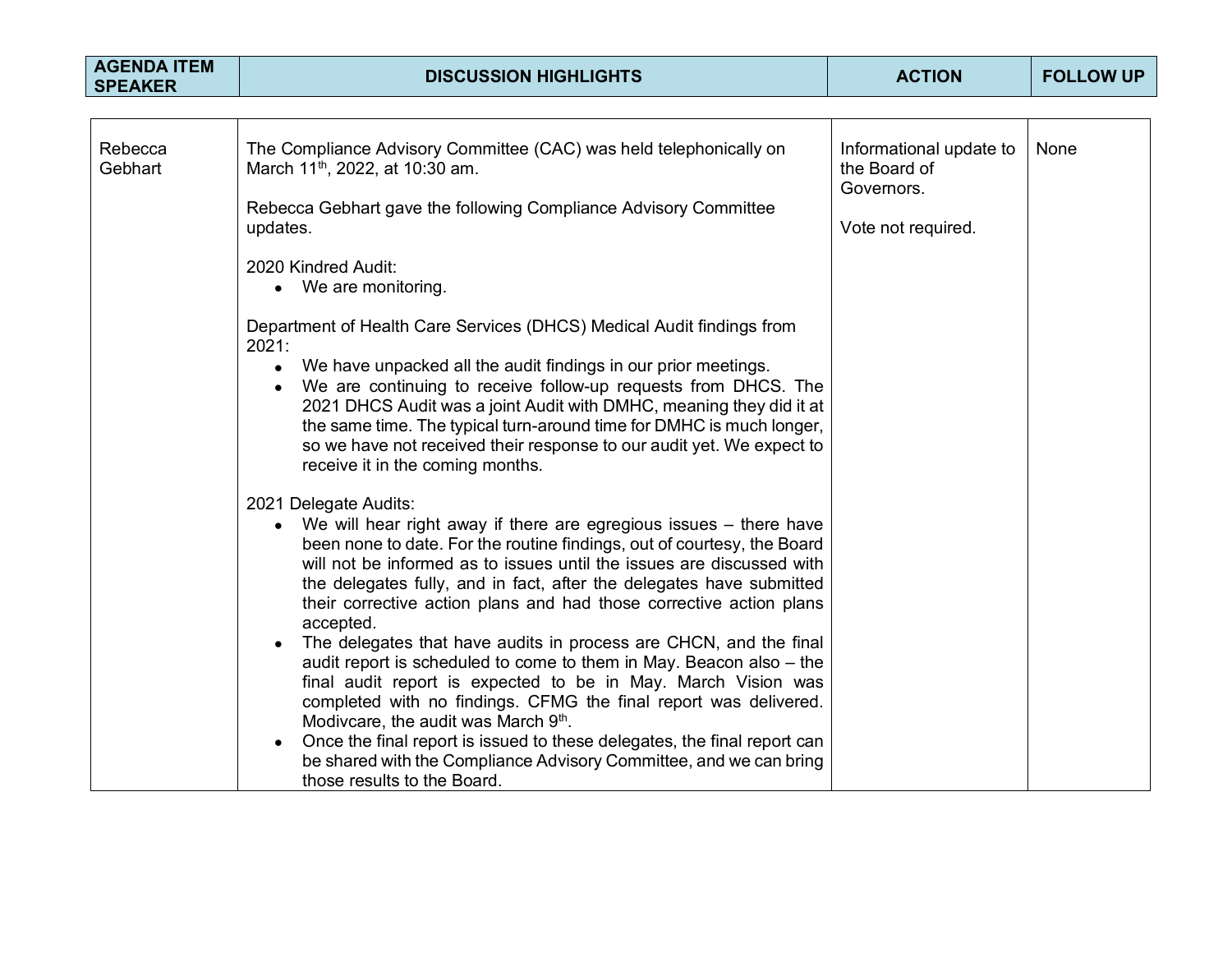| <b>AGENDA ITEM</b><br><b>SPEAKER</b> | <b>DISCUSSION HIGHLIGHTS</b>                                                                                                                                                                                                                                                                                                                                                                                                                                                                                                                                                                                                                                                                                                                                                                                                                                                                                                                                                                                                                                                                                                                                                                                                                                                                                                                                                                                                                                                   | <b>ACTION</b> | <b>FOLLOW UP</b> |
|--------------------------------------|--------------------------------------------------------------------------------------------------------------------------------------------------------------------------------------------------------------------------------------------------------------------------------------------------------------------------------------------------------------------------------------------------------------------------------------------------------------------------------------------------------------------------------------------------------------------------------------------------------------------------------------------------------------------------------------------------------------------------------------------------------------------------------------------------------------------------------------------------------------------------------------------------------------------------------------------------------------------------------------------------------------------------------------------------------------------------------------------------------------------------------------------------------------------------------------------------------------------------------------------------------------------------------------------------------------------------------------------------------------------------------------------------------------------------------------------------------------------------------|---------------|------------------|
|                                      |                                                                                                                                                                                                                                                                                                                                                                                                                                                                                                                                                                                                                                                                                                                                                                                                                                                                                                                                                                                                                                                                                                                                                                                                                                                                                                                                                                                                                                                                                |               |                  |
|                                      | Question: Is there a certain threshold, do we already know what metrics will<br>be reviewed at the Compliance Committee Meeting and then what will need<br>to be triggered to bring them to the full Board?<br>Answer: We haven't unpacked that fully with the Compliance Committee; we<br>can discuss that together at the April meeting. There may be a threshold<br>issue.                                                                                                                                                                                                                                                                                                                                                                                                                                                                                                                                                                                                                                                                                                                                                                                                                                                                                                                                                                                                                                                                                                  |               |                  |
|                                      | 2022 DHCS Survey:<br>• Currently in process. Compliance has submitted about 900<br>documents related to internal procedures and practices.<br>They are currently in process of doing mock audits; the timeline for<br>$\bullet$<br>the mock audits is March $23^{rd}$ to March $24^{th}$ . They're doing multiple<br>interview sessions, providing audit questions and sequences of<br>questions that have been asked, tips and best practices are provided.<br>These mock audits encourage a learning environment. The ethical<br>focus in this training is on truth and clarity – knowing how much of an<br>answer to give while being completely truthful of the questions that<br>are asked.<br>The next stage is the verification study for this audit. This is when<br>DHCS selects cases that are within the audit period. The plan has<br>provided 286 documents to address those cases. For example, if they<br>picked a case related to a grievance, we would provide copies of the<br>grievance, all correspondence related to the grievance, all of our<br>internal notes and timelines related to the grievance, and any<br>committee meetings that took up that issue in response<br>The onsite interview phase for this audit will be April $4th$ – April 15 <sup>th</sup> ,<br>and this will be a virtual onsite series of meetings. Post audit phase<br>will be corrective action plan development and submission,<br>monitoring, and the final report stage. |               |                  |
|                                      | <b>Upcoming Audits:</b><br>2022 NCQA Reaccreditation - June 2022.<br>DMHC Financial Services Audit in August 2022.<br>2022 DMHC Behavioral Health Investigation.                                                                                                                                                                                                                                                                                                                                                                                                                                                                                                                                                                                                                                                                                                                                                                                                                                                                                                                                                                                                                                                                                                                                                                                                                                                                                                               |               |                  |
|                                      | Question: Is there any role for the Board in these audits or ways we can<br>support you?                                                                                                                                                                                                                                                                                                                                                                                                                                                                                                                                                                                                                                                                                                                                                                                                                                                                                                                                                                                                                                                                                                                                                                                                                                                                                                                                                                                       |               |                  |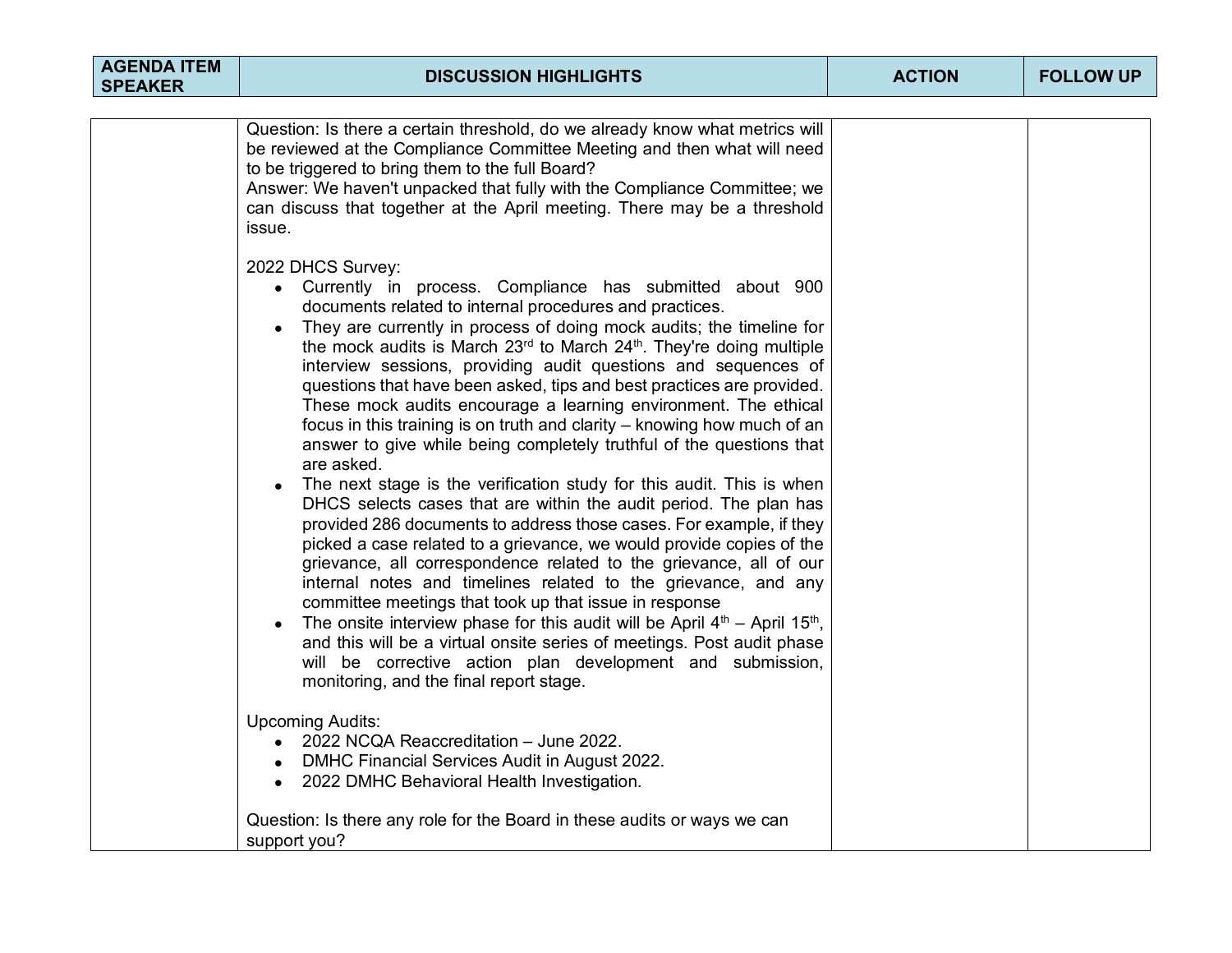| <b>AGENDA ITEM</b><br><b>SPEAKER</b>       | <b>DISCUSSION HIGHLIGHTS</b>                                                                                                                                                                                                                                                                                                                                                                                                                                                                                                                                                                                                                                                                                                                                                    | <b>ACTION</b>                                                               | <b>FOLLOW UP</b> |
|--------------------------------------------|---------------------------------------------------------------------------------------------------------------------------------------------------------------------------------------------------------------------------------------------------------------------------------------------------------------------------------------------------------------------------------------------------------------------------------------------------------------------------------------------------------------------------------------------------------------------------------------------------------------------------------------------------------------------------------------------------------------------------------------------------------------------------------|-----------------------------------------------------------------------------|------------------|
|                                            | Answer: Operationally, no. It is the staff's responsibility to keep the Board<br>informed. Our delegation program and subcontracted partners - their audits<br>are routine for us. It is important for staff to develop thresholds which we<br>must unpack internally and determine what would trigger a report to the<br>Board.<br>Informational update to the Board of Governors.<br>Vote not required.                                                                                                                                                                                                                                                                                                                                                                       |                                                                             |                  |
|                                            | 6. b. BOARD MEMBER REPORT - FINANCE COMMITTEE                                                                                                                                                                                                                                                                                                                                                                                                                                                                                                                                                                                                                                                                                                                                   |                                                                             |                  |
| Nicholas Peraino<br>and Dr. R.<br>Ferguson | The Finance Committee was held telephonically on Tuesday, March 8 <sup>th</sup> ,<br>2022.<br>Dr. Ferguson handed over the Finance Committee report to Nicholas Peraino,<br>Vice Chair, who presented the following updates:<br>Highlights:<br>Our membership numbers are still very high and growing, which has<br>put us on a solid financial footing.<br>January Financial Report was discussed, and Gil will be covering the<br>finances in detail during his Board report.<br>Dr. Ferguson seconded Nicholas Peraino's comments and mentioned<br>that MLR was almost 91% last month and 94.4% for the YTD.<br>Additionally, the fiscal year second-quarter forecast was reviewed and<br>approved.<br>Informational update to the Board of Governors.<br>Vote not required. | Informational update to<br>the Board of<br>Governors.<br>Vote not required. | None             |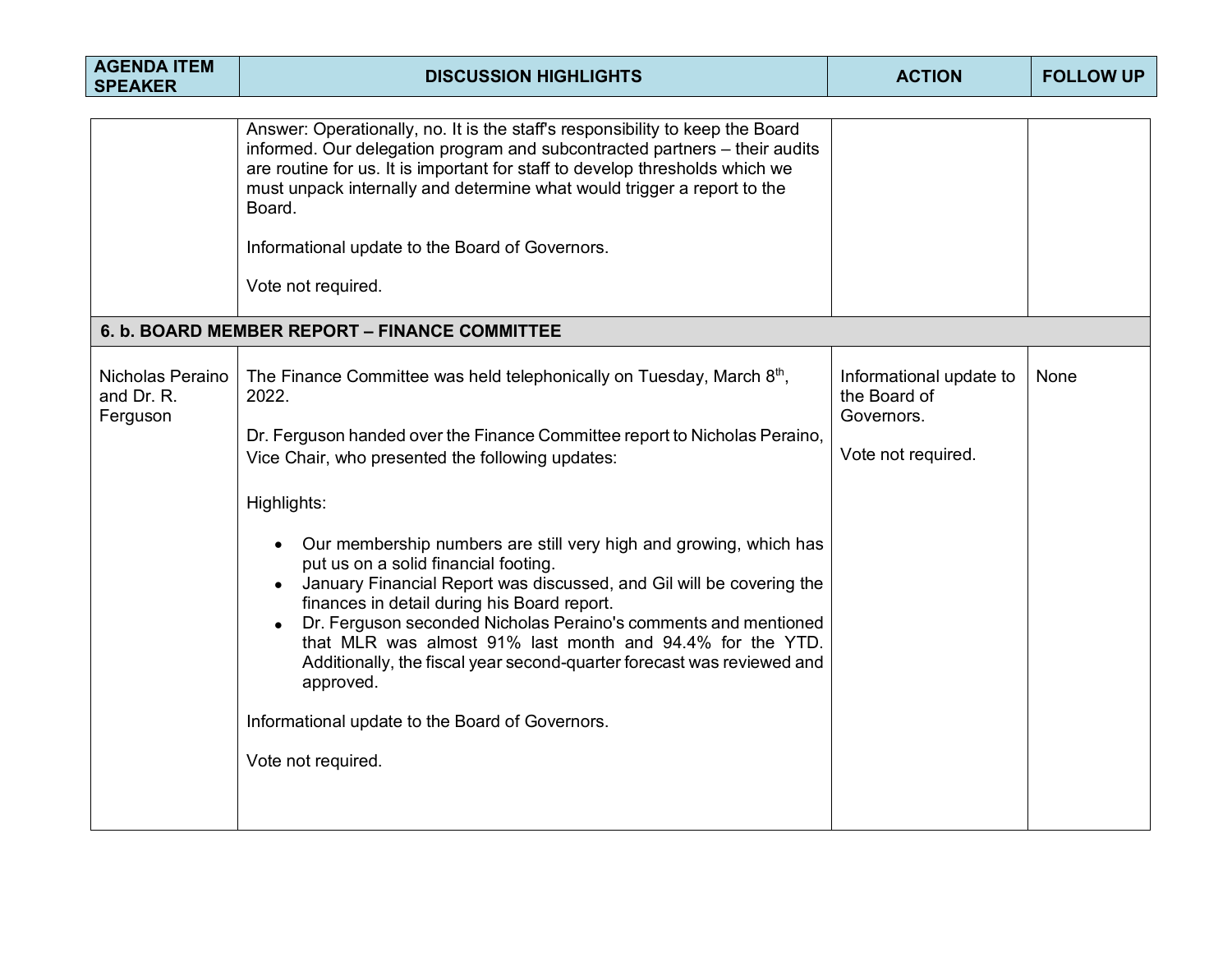| 7. CEO UPDATE       |                                                                                                                                                                                                                                                                                                                                                                                                                                                                                                                                                                                                                                                                                                                                                                                                                                                                                                                                                                                                                                                                                                                                                                                                                                                                                                                                          |                                                                             |      |
|---------------------|------------------------------------------------------------------------------------------------------------------------------------------------------------------------------------------------------------------------------------------------------------------------------------------------------------------------------------------------------------------------------------------------------------------------------------------------------------------------------------------------------------------------------------------------------------------------------------------------------------------------------------------------------------------------------------------------------------------------------------------------------------------------------------------------------------------------------------------------------------------------------------------------------------------------------------------------------------------------------------------------------------------------------------------------------------------------------------------------------------------------------------------------------------------------------------------------------------------------------------------------------------------------------------------------------------------------------------------|-----------------------------------------------------------------------------|------|
| <b>Scott Coffin</b> | Scott Coffin, Chief Executive Officer, presented the following updates:<br>Scott began by recognizing Board member Natalie Williams and<br>$\bullet$<br>wished her a happy birthday.                                                                                                                                                                                                                                                                                                                                                                                                                                                                                                                                                                                                                                                                                                                                                                                                                                                                                                                                                                                                                                                                                                                                                     | Informational update to<br>the Board of<br>Governors.<br>Vote not required. | None |
|                     | Finances:<br>Review of the financial performance for the month of January and<br>$\bullet$<br>Fiscal Year 2022 forecast.<br>Alliance's leadership team has begun the Fiscal Year 2023 budget<br>planning that started last month that continues through the month of<br>May. We will be reporting the preliminary budget to the Board of<br>Governors and Finance Committee in the month of June.<br>Key Performance Indicators:<br>There are two of our regulatory metrics that are out of compliance and<br>the teams are working to restore them back in compliance $-$ the<br>standard member grievances and the expedited grievances. Our<br>teams are working to correct the workflows and other issues leading<br>to the compliance delay.<br>Non-Regulatory – Member Services call center and our vacancy rates<br>are also outside of our targeted range. We are taking steps to get both<br>metrics in the normal range.<br><b>CalAIM Incentive Programs:</b><br>We have five different incentive programs that were launched by the<br>State of California. The DHCS has facilitated webinars during the last<br>month. We are starting to see the specifics regarding allocations for<br>each county, the spending guidelines, and reporting requirements.<br>We are in the process of developing a framework on how we will |                                                                             |      |
|                     | evaluate and disperse these funds.<br>A broader presentation will be shared with the Finance Committee<br>and the Board of Governors in the month of May.                                                                                                                                                                                                                                                                                                                                                                                                                                                                                                                                                                                                                                                                                                                                                                                                                                                                                                                                                                                                                                                                                                                                                                                |                                                                             |      |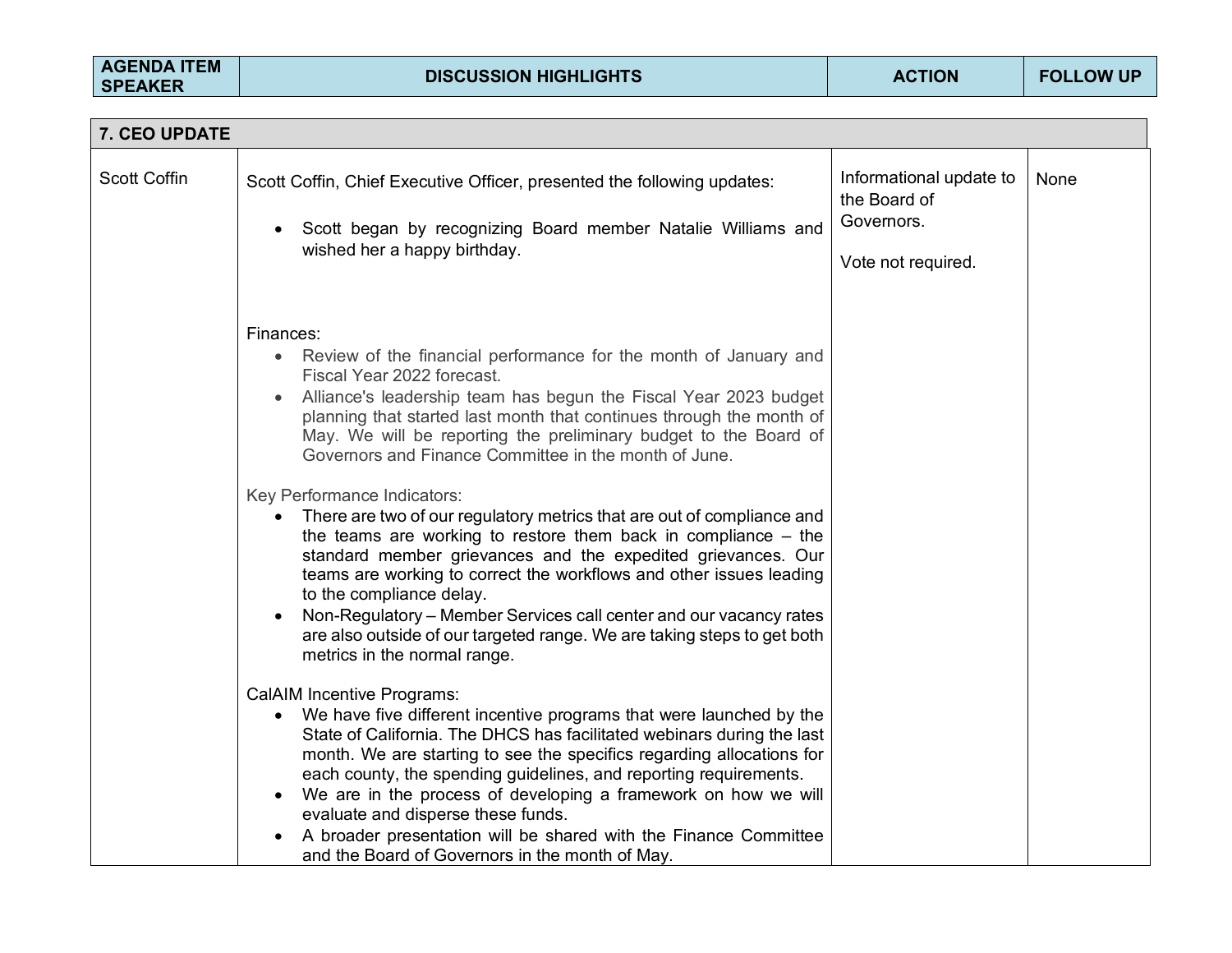| <b>AGENDA ITEM</b><br><b>SPEAKER</b> | <b>DISCUSSION HIGHLIGHTS</b>                                                                                                                                                                                                                                                                                                                                                                                                                                                                                                                                                                                                                                                                                                                                                  | <b>ACTION</b> | <b>FOLLOW UP</b> |
|--------------------------------------|-------------------------------------------------------------------------------------------------------------------------------------------------------------------------------------------------------------------------------------------------------------------------------------------------------------------------------------------------------------------------------------------------------------------------------------------------------------------------------------------------------------------------------------------------------------------------------------------------------------------------------------------------------------------------------------------------------------------------------------------------------------------------------|---------------|------------------|
|                                      |                                                                                                                                                                                                                                                                                                                                                                                                                                                                                                                                                                                                                                                                                                                                                                               |               |                  |
|                                      | Insourcing of Mild-Moderate Mental Health & Autism Spectrum Services:<br>The Alliance is moving forward to insource the mild to moderate<br>mental health and autism spectrum services, and the target date to<br>complete the transition of the administration of services is October 1 <sup>st</sup> ,<br>2022.<br>Beacon Health Options and Alameda Alliance are coordinating to<br>$\bullet$<br>develop a detailed transition work plan as we move closer to the<br>readiness phase. We have also hired a Behavioral Health Clinical<br>Director and have started the restructuring within the organization,<br>including recruiting for key positions in FY2022, and will be presenting<br>the hiring positions for FY2023 as part of the preliminary budget in<br>June. |               |                  |
|                                      | Regulatory Audits & NCQA Accreditations:<br>• On the issue of transparency, we've addressed transparency to the<br>Board in several ways - first, through a public mechanism, the<br>Compliance Committee, and establishing a public committee that<br>talks through our deficiencies and enforcement actions. This provides<br>a level of optics for the Board of Governors as well as the public on<br>our regulatory matters. The other is as issues do surface regarding<br>regulatory and enforcement actions, anything that relates to the<br>functions – we make sure the report to the Board is timely and<br>complete.                                                                                                                                               |               |                  |
|                                      | Medi-Cal Managed Care Contract:<br>• The DHCS has released the Request for Proposal (RFP) as of<br>February 9 <sup>th</sup> , 2022, for the Medi-Cal Managed Care program.<br>Commercial health plans that apply are being evaluated in this<br>process. The DHCS will complete that procurement process in the<br>next 6 months and will be awarding selected entities.<br>Alameda County is exempt from this procurement process; this is<br>related to the Single Plan Model, conditional approval that DHCS has<br>granted. Both transitions - the procurement and Single Plan Model<br>occur on January 1 <sup>st</sup> , 2024.                                                                                                                                          |               |                  |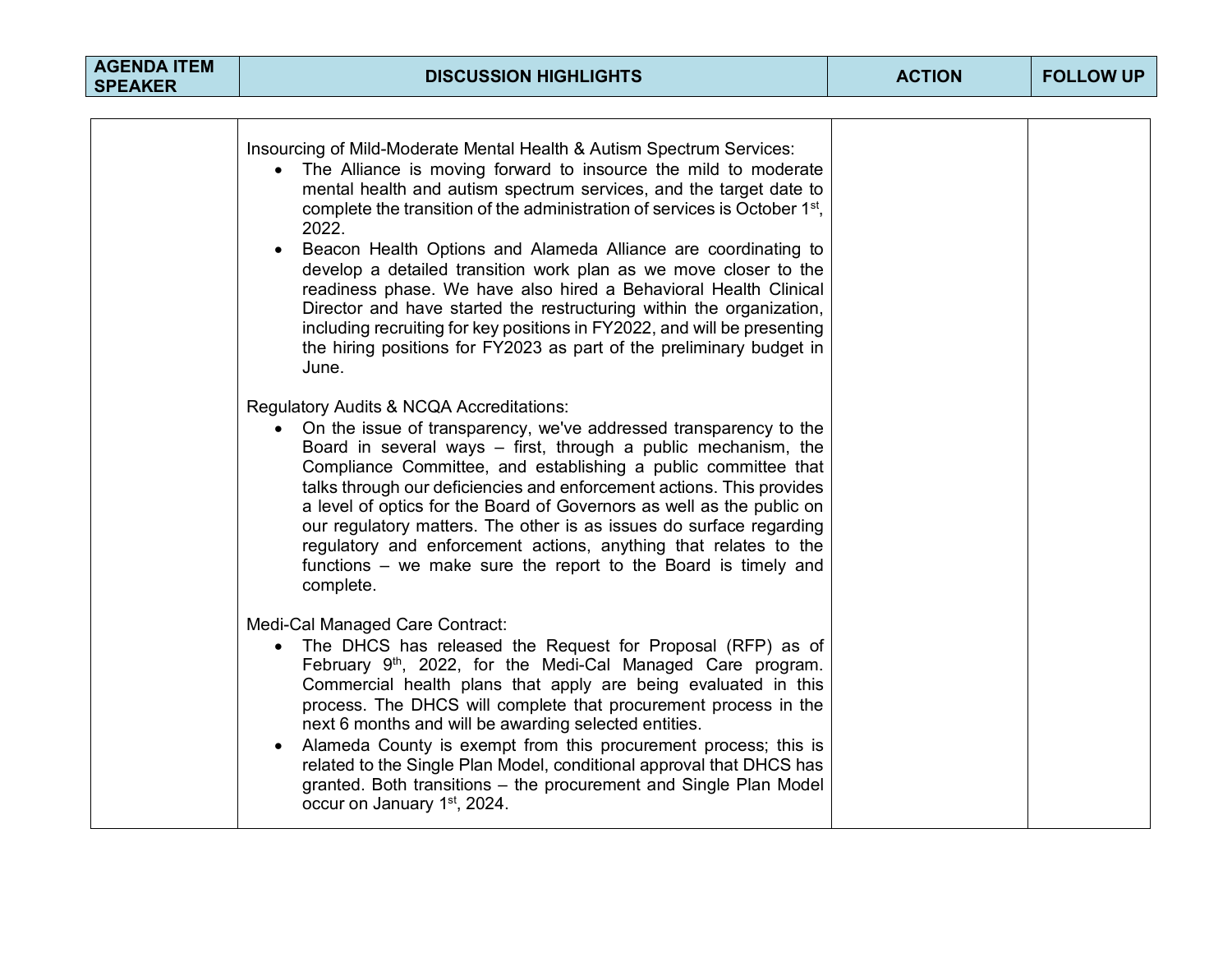| <b>AGENDA ITEM</b><br><b>SPEAKER</b> | <b>DISCUSSION HIGHLIGHTS</b>                                                                                                                                                                                                                                                                                                                                                                                                                                                                                                                                                       | <b>ACTION</b> | <b>FOLLOW UP</b> |
|--------------------------------------|------------------------------------------------------------------------------------------------------------------------------------------------------------------------------------------------------------------------------------------------------------------------------------------------------------------------------------------------------------------------------------------------------------------------------------------------------------------------------------------------------------------------------------------------------------------------------------|---------------|------------------|
|                                      |                                                                                                                                                                                                                                                                                                                                                                                                                                                                                                                                                                                    |               |                  |
|                                      | The DHCS is executing a new managed care contract with all<br>$\bullet$<br>managed care health plans serving Medi-Cal. The preliminary<br>contract template was recently released by the DHCS, and analysis<br>will be conducted to determine changes to the Alliance's operations.                                                                                                                                                                                                                                                                                                |               |                  |
|                                      | Single Plan Model:<br>The DHCS has confirmed the operational planning meetings with<br>Alameda and Contra Costa counties for the single plan model, and<br>that will be starting in the next 2 months.                                                                                                                                                                                                                                                                                                                                                                             |               |                  |
|                                      | Medi-Cal strategy to support health & opportunity for children and families:<br>The Governor's initiative focuses on three goals and its outlined in the<br>state budget: (1) The delivery of community-based integrated care<br>where the care teams are talking more about patients and<br>coordinating access; (2) promoting integrated care; (3) Whole-child<br>model approach, which includes the Early and Periodic Diagnostic<br>and Treatment (EPSDT) services, aligns with CalAIM, Behavioral<br>Youth Initiative, and adverse childhood experiences screening<br>(ACEs). |               |                  |
|                                      | Question: What is meant by incentivizing using CalAIM dollars?<br>Answer: In the incentive program, they categorized it into 3 programs -<br>infrastructure (systems, technology), Enhanced Care management (ECM)<br>capacity building, and Community Support (CS) capacity building. One of the<br>main focuses is looking at quality and quality outcome as the program goes<br>on $-$ it is a 3-year incentive program. The other piece they are looking at is<br>health equity and disparities.                                                                                |               |                  |
|                                      | Question: Are the quality items developed for ECM and community support<br>already?<br>Answer: Yes, they have defined the type of metrics for ECM and CS. They<br>give us an option for which one we want to choose, for example, a list of 10,<br>and we must choose 5 or 6 of the measures.                                                                                                                                                                                                                                                                                      |               |                  |
|                                      | Question: What changes are expected either with the Single Plan or the new<br><b>Managed Care Model?</b>                                                                                                                                                                                                                                                                                                                                                                                                                                                                           |               |                  |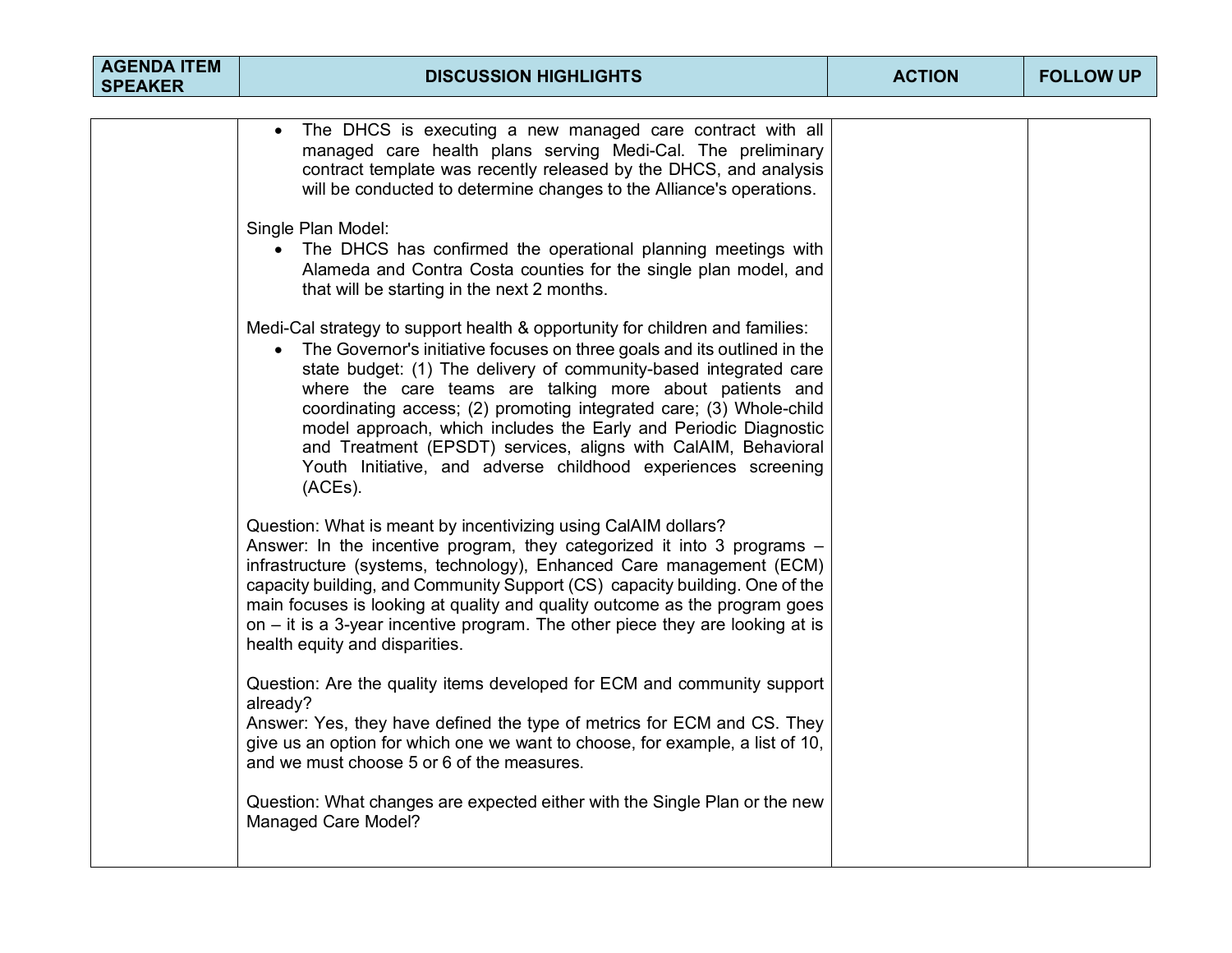| <b>AGENDA ITEM</b><br><b>SPEAKER</b>      | <b>DISCUSSION HIGHLIGHTS</b>                                                                                                                                                                                                                                                                                                                                                                                                                                                                                                                                                                                                                                                                                                                                                                                                                                                                                                                                                                     | <b>ACTION</b> | <b>FOLLOW UP</b> |
|-------------------------------------------|--------------------------------------------------------------------------------------------------------------------------------------------------------------------------------------------------------------------------------------------------------------------------------------------------------------------------------------------------------------------------------------------------------------------------------------------------------------------------------------------------------------------------------------------------------------------------------------------------------------------------------------------------------------------------------------------------------------------------------------------------------------------------------------------------------------------------------------------------------------------------------------------------------------------------------------------------------------------------------------------------|---------------|------------------|
|                                           |                                                                                                                                                                                                                                                                                                                                                                                                                                                                                                                                                                                                                                                                                                                                                                                                                                                                                                                                                                                                  |               |                  |
|                                           | Answer: It ties into every division in the organization, finance certainly;<br>mandates around regulatory compliance and delegation oversight. Many<br>parts of our operations will be impacted, and we must assess the impact.                                                                                                                                                                                                                                                                                                                                                                                                                                                                                                                                                                                                                                                                                                                                                                  |               |                  |
|                                           | Question: How much will Kaiser impact our HEDIS score, and how<br>aggressively are we starting to look toward the correction for 2023, 2024, and<br>beyond? What do we do so we do not see a significant drop and we address<br>it early enough?                                                                                                                                                                                                                                                                                                                                                                                                                                                                                                                                                                                                                                                                                                                                                 |               |                  |
|                                           | Answer: We are estimating our scores to drop 5-7% in CY2025. Historically<br>Kaiser's quality scores are consolidated into the overall score for the<br>Alliance We are tracking the news of the contract between the State of<br>California and Kaiser and looking into the impacts as well as the response<br>that we will take. Quality is one of the elements we are looking at. We will<br>come back to the Board with a response.                                                                                                                                                                                                                                                                                                                                                                                                                                                                                                                                                          |               |                  |
|                                           | S. Coffin introduced Dr. O'Brien and Tiffany Cheang to present on Early,<br>Periodic Screening, Diagnosis & Treatment (EPSDT).                                                                                                                                                                                                                                                                                                                                                                                                                                                                                                                                                                                                                                                                                                                                                                                                                                                                   |               |                  |
| Dr. S. O'Brien &<br><b>Tiffany Cheang</b> | Dr. S. O'Brien presented:<br>• EPSDT – all the Medi-Cal services available for people up to the age<br>of 21. The services are broken down to the following three areas, 1)<br>Early Periodic Screening, 2) Diagnosis, and 3) Treatment.<br>Under the screening, it is identifying problems early starting at birth<br>with a periodicity at regular intervals to screen and vaccinate at age-<br>appropriate intervals. The State of California uses Bright Futures as<br>their primary periodicity table and we follow that with our providers,<br>who are doing an excellent job providing care and screening for<br>members. The screening includes physical, mental, developmental,<br>dental lab, substance abuse, hearing and vision screening, plus more.<br>If during these screenings, anything is abnormal, diagnostic tests are<br>covered. Treatment covers all necessary and non-experimental<br>treatment to correct or ameliorate physical and mental illness and<br>conditions. |               |                  |
|                                           | The reason why there is a particular focus on kids is that many<br>children are on Medi-Cal ~50% of all children, ~75% African American                                                                                                                                                                                                                                                                                                                                                                                                                                                                                                                                                                                                                                                                                                                                                                                                                                                          |               |                  |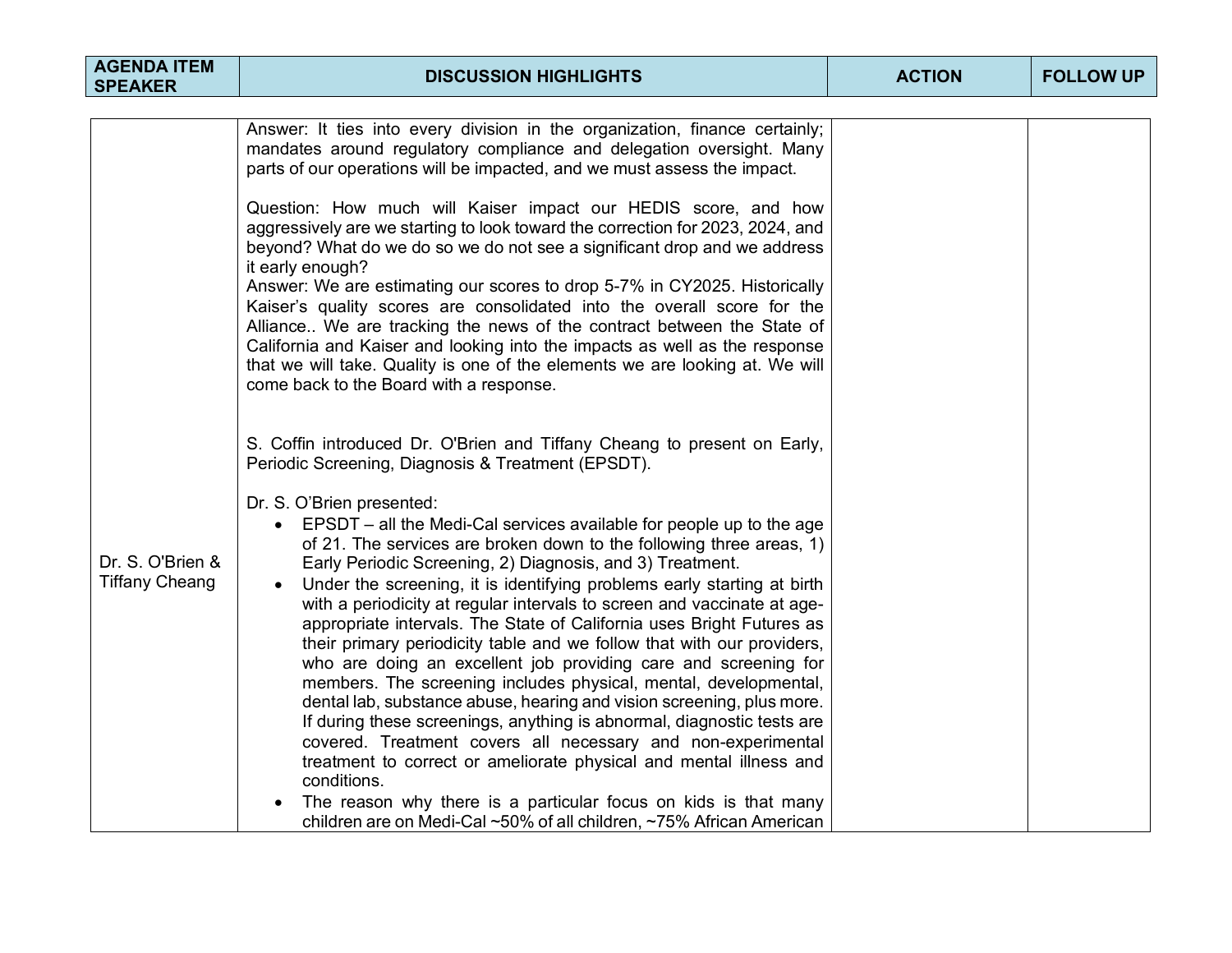| <b>AGENDA ITEM</b><br><b>SPEAKER</b> | <b>DISCUSSION HIGHLIGHTS</b>                                                                                                                                                                                                                                                                                                                                                                                                                                                                                                                                                                                                                                                                                                                                                                                                                                                                                                                                                                                                                                                                                                                                                                                                                                                                                                                                                                                                                                                                                                                                                                                                                                                                                                                                                                                                                                                                                                                                                                                                                                                                                                                                                                               | <b>ACTION</b> | <b>FOLLOW UP</b> |
|--------------------------------------|------------------------------------------------------------------------------------------------------------------------------------------------------------------------------------------------------------------------------------------------------------------------------------------------------------------------------------------------------------------------------------------------------------------------------------------------------------------------------------------------------------------------------------------------------------------------------------------------------------------------------------------------------------------------------------------------------------------------------------------------------------------------------------------------------------------------------------------------------------------------------------------------------------------------------------------------------------------------------------------------------------------------------------------------------------------------------------------------------------------------------------------------------------------------------------------------------------------------------------------------------------------------------------------------------------------------------------------------------------------------------------------------------------------------------------------------------------------------------------------------------------------------------------------------------------------------------------------------------------------------------------------------------------------------------------------------------------------------------------------------------------------------------------------------------------------------------------------------------------------------------------------------------------------------------------------------------------------------------------------------------------------------------------------------------------------------------------------------------------------------------------------------------------------------------------------------------------|---------------|------------------|
|                                      | and LatinX children in California. Additionally, poor children are more<br>likely to have vision, hearing and speech issues, elevated lead levels,<br>sickle cell, behavioral health issues, asthma, and many more<br>conditions. Therefore, focusing intensely on this population is our<br>attempt as a state to focus on health disparities and inequities.<br>There is a broad array of services, including California Children's<br>$\bullet$<br>Services (CCS), and serious mental illness and substance abuse are<br>also carved out.<br>Alameda County Behavioral Health administers very robust programs<br>for kids in their mental health department and under their Medi-Cal<br>organized health system. Our primary responsibility is to have wrap-<br>around services – case management care coordination to make sure<br>that all services available under EPSDT are coordinated through the<br>Alliance for members, including coordination with CCS.<br>We work very closely with our key partners to better serve our<br>members and are making excellent progress.<br>Tiffany Cheang continued the presentation.<br><b>EPSDT Key Initiatives and AAH Members:</b><br>Medi-Cal's strategy to support health and opportunity for children and<br>families includes addressing health disparities and advancing health<br>equity and a whole-child, preventative approach informed by families.<br>For our Medi-Cal population, we have almost 93,000 members who<br>are in the EPSDT, or under the age of 21 population. The average<br>age is 10.7. Our members are primarily in Oakland and are of Hispanic<br>ethnicity and speak English; a high percentage also speak Spanish.<br>3.6% of the EPSDT population utilize Mild-Moderate BH services.<br>71% of this population is considered a utilizer, meaning they utilized<br>some type of service. Comparing this to our overall Alliance<br>membership, the utilizer percentage is 69%.<br>Question: Is a non-utilizer someone who did not utilize services in a period or<br>ever?<br>Answer: This is a 12-month rolling period that we measure these by, so in a<br>12-month rolling period, they did not utilize any services. |               |                  |
|                                      |                                                                                                                                                                                                                                                                                                                                                                                                                                                                                                                                                                                                                                                                                                                                                                                                                                                                                                                                                                                                                                                                                                                                                                                                                                                                                                                                                                                                                                                                                                                                                                                                                                                                                                                                                                                                                                                                                                                                                                                                                                                                                                                                                                                                            |               |                  |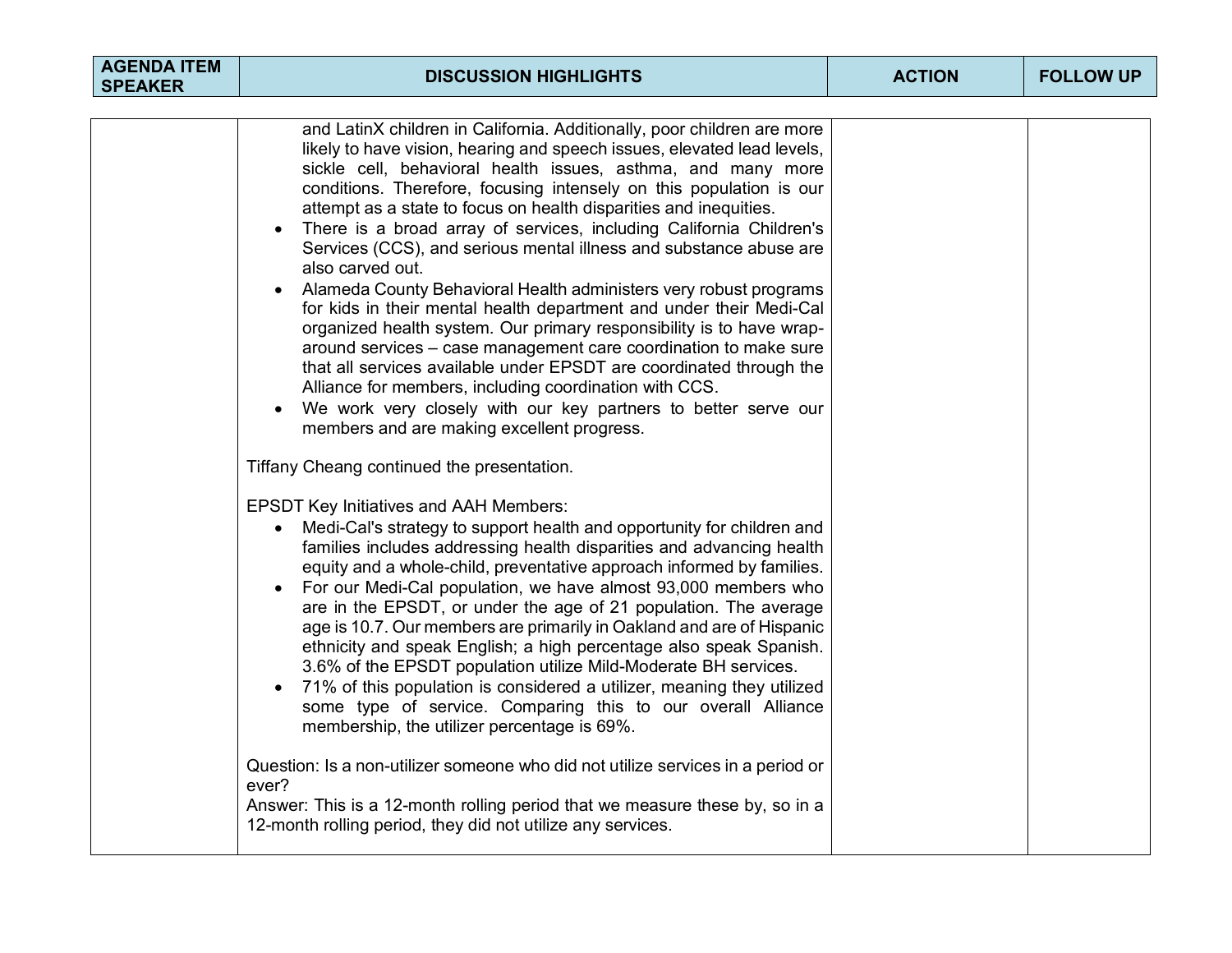| <b>AGENDA ITEM</b><br><b>SPEAKER</b> | <b>DISCUSSION HIGHLIGHTS</b>                                                                                                                                                                                                                                                                                                                                                                                                                                                                                                                                                                                                                                                                                                                                                                                                                                                                                                                                           | <b>ACTION</b>                                                                                                                                                                                               | <b>FOLLOW UP</b> |
|--------------------------------------|------------------------------------------------------------------------------------------------------------------------------------------------------------------------------------------------------------------------------------------------------------------------------------------------------------------------------------------------------------------------------------------------------------------------------------------------------------------------------------------------------------------------------------------------------------------------------------------------------------------------------------------------------------------------------------------------------------------------------------------------------------------------------------------------------------------------------------------------------------------------------------------------------------------------------------------------------------------------|-------------------------------------------------------------------------------------------------------------------------------------------------------------------------------------------------------------|------------------|
|                                      | Question: Are Kaiser members in this number?<br>Answer: Kaiser is not included in this data right now.<br>Informational update to the Board of Governors.<br>Vote not required.                                                                                                                                                                                                                                                                                                                                                                                                                                                                                                                                                                                                                                                                                                                                                                                        |                                                                                                                                                                                                             |                  |
|                                      | 8. a. BOARD BUSINESS – REVIEW AND APPROVE JANUARY 2022 MONTHLY FINANCIAL STATEMENTS                                                                                                                                                                                                                                                                                                                                                                                                                                                                                                                                                                                                                                                                                                                                                                                                                                                                                    |                                                                                                                                                                                                             |                  |
| Gil Riojas                           | Gil Riojas gave the following January 2022 Finance updates:<br>Enrollment:<br>For the month ending January $31^{st}$ , 2022, the Alliance had an<br>$\bullet$<br>enrollment over 303,000 members, a net income of \$4.1M (budgeted<br>net income was \$2.4M), and the tangible net equity was 543% of the<br>required amount.<br>Our enrollment has increased by over 6,000 members since December<br>2021.<br><b>Net Operating Results:</b><br>• For the fiscal YTD ending January $31st$ , 2022, the actual net income<br>was \$1.1M, and the budgeted net loss was \$6.8M.<br>Revenue:<br>• For the month ending January $31st$ , 2022, the actual revenue was<br>\$98.3M vs. the budgeted revenue of \$96.8M.<br>For the fiscal year ending January $31st$ , 2021, the actual revenue was<br>$\bullet$<br>\$688.1M vs. the budgeted revenue of \$686.5M.<br><b>Medical Expense:</b><br>• For the month ending January $31^{st}$ , 2022, the actual medical expense | Motion to Approve<br>January 31 <sup>st</sup> , 2022,<br><b>Monthly Financial</b><br>Statements as<br>presented.<br>Motion: Dr. K. Meade<br>Second: N. Williams<br>Vote: Yes<br>No opposed or<br>abstained. | None             |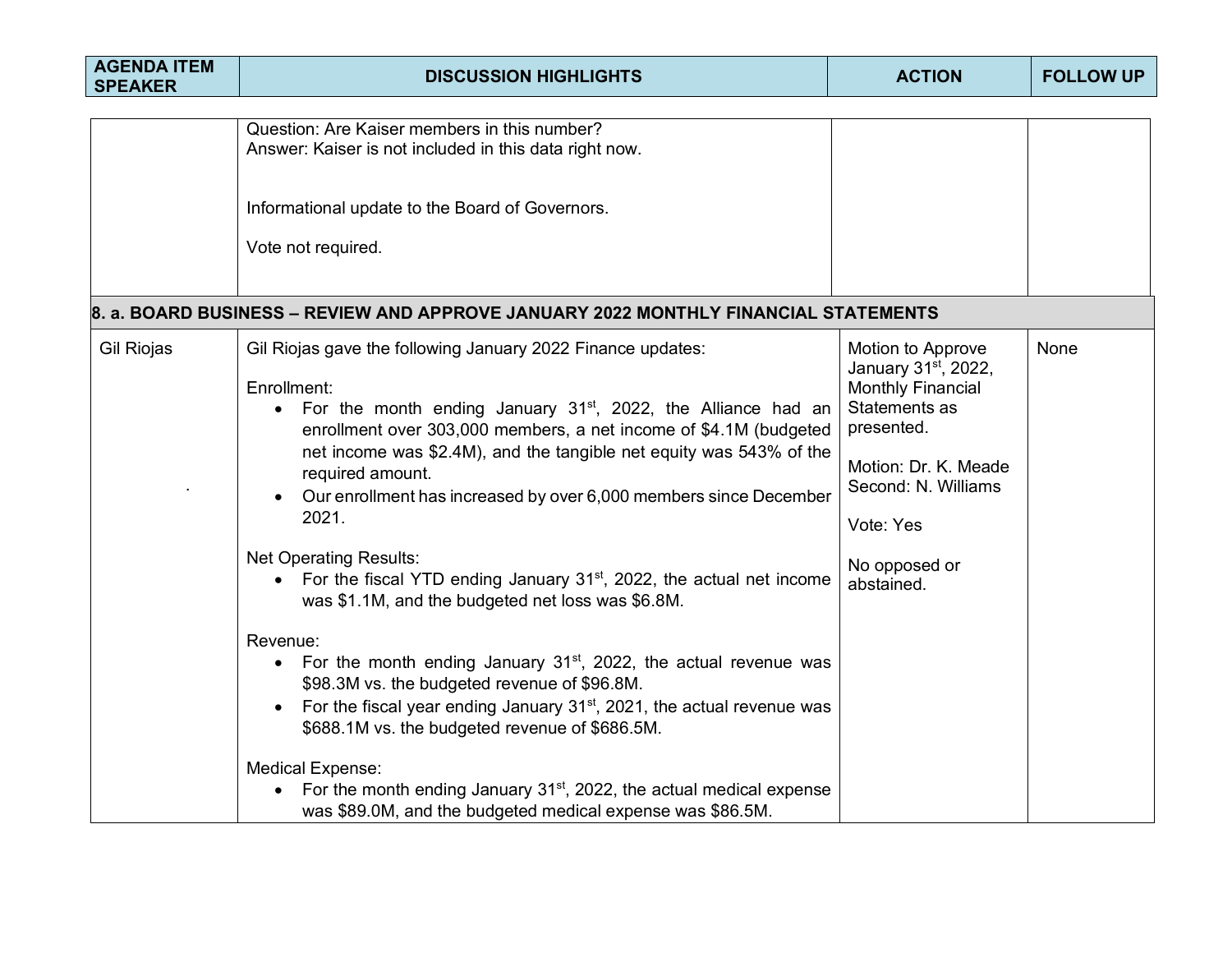| <b>AGENDA ITEM</b><br><b>SPEAKER</b> | <b>DISCUSSION HIGHLIGHTS</b>                                                                                                                                                                                                                                                                                                                          | <b>ACTION</b> | <b>FOLLOW UP</b> |  |  |
|--------------------------------------|-------------------------------------------------------------------------------------------------------------------------------------------------------------------------------------------------------------------------------------------------------------------------------------------------------------------------------------------------------|---------------|------------------|--|--|
|                                      |                                                                                                                                                                                                                                                                                                                                                       |               |                  |  |  |
|                                      | • For the fiscal year ending January $31st$ , 2022, the actual medical<br>expense was \$649.9M vs. the budgeted revenue of \$650.9M.<br>On a PMPM basis, medical expense is 0.9% favorable to budget.                                                                                                                                                 |               |                  |  |  |
|                                      | Medical Loss Ratio (MLR):<br>• For the month ending January 31 <sup>st</sup> , 2022, the MLR was 90.5% and<br>94.4% for the fiscal year-to-date.                                                                                                                                                                                                      |               |                  |  |  |
|                                      | <b>Administrative Expense:</b><br>• For the month ending January $31st$ , 2022, the actual administrative<br>expense was \$5.1M vs. the budgeted administrative expense of \$7.9M.<br>For the fiscal YTD ending January 31 <sup>st</sup> , 2022, the actual administrative<br>expense was \$37.1M vs. the budgeted administrative expense<br>\$42.4M. |               |                  |  |  |
|                                      | Other Income / (Expense):<br>• As of January 31 <sup>st</sup> , 2022, our YTD interest income from investments is<br>\$238,329, and YTD claims interest expense is \$232,772.                                                                                                                                                                         |               |                  |  |  |
|                                      | Tangible Net Equity (TNE):<br>• Tangible net equity results continue to remain healthy, and at the end<br>of January 31 <sup>st</sup> , 2022, the TNE was reported at 543% of the required<br>amount.                                                                                                                                                 |               |                  |  |  |
|                                      | <b>Cash Position and Assets:</b><br>• For the month ending January $31st$ , 2022, the Alliance reported<br>\$324.1M in cash; \$197.3M in uncommitted cash. Our current ratio is<br>above the minimum required at 1.68 compared to the regulatory<br>minimum of 1.0.                                                                                   |               |                  |  |  |
|                                      | Capital Investment:<br>• Fiscal year-to-date capital assets acquired: \$112,000.<br>• Annual capital budget: \$1.4M.                                                                                                                                                                                                                                  |               |                  |  |  |
|                                      | Question: Is it typical in January to get a big portion of cash from the state?                                                                                                                                                                                                                                                                       |               |                  |  |  |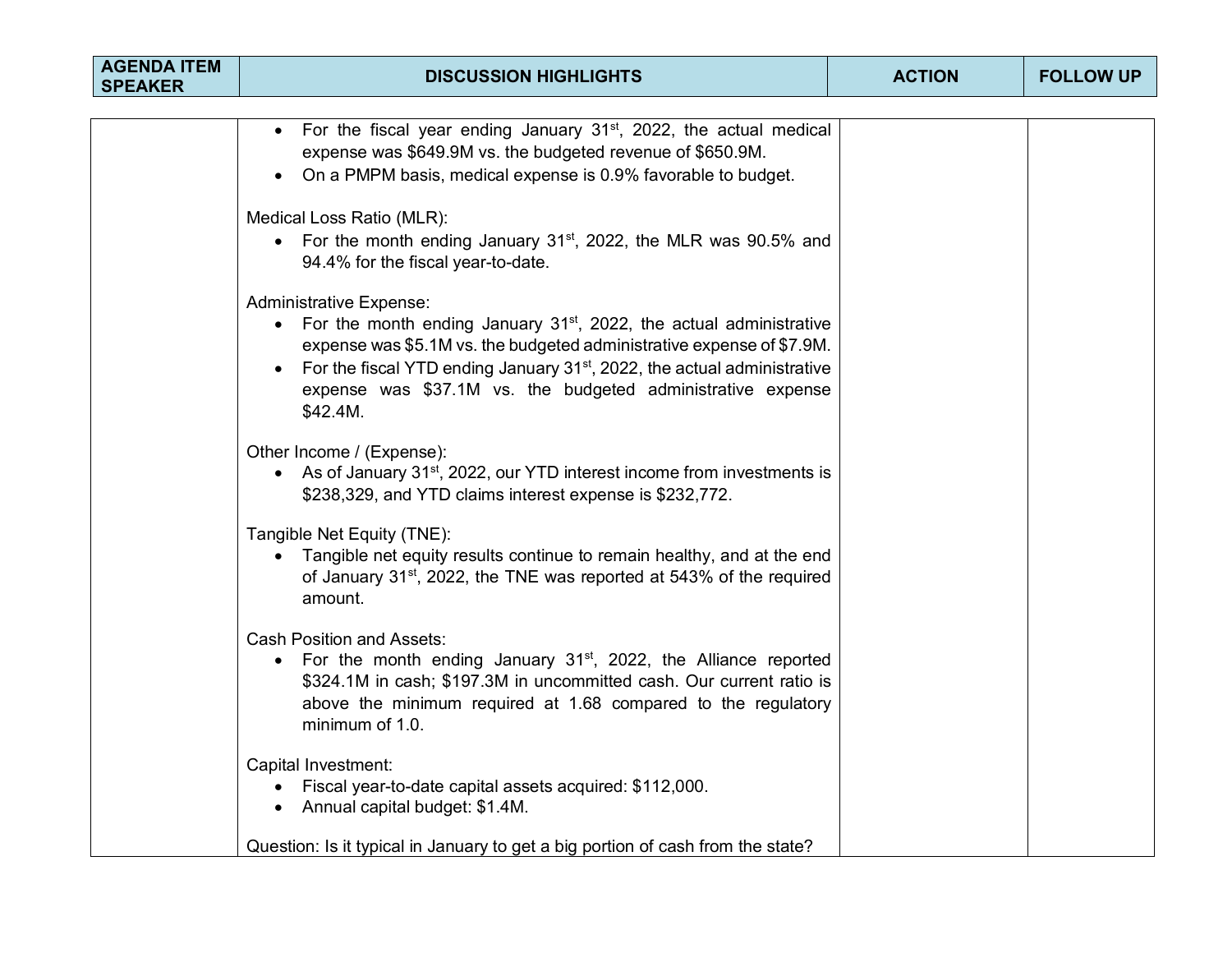| <b>AGENDA ITEM</b><br><b>SPEAKER</b> | <b>DISCUSSION HIGHLIGHTS</b>                                                                                                                                                                                                                                                                                                                                                                                                                                                                                                                                                                                                                                                                                                                                                                                                                                                                                                                                 | <b>ACTION</b>                                                               | <b>FOLLOW UP</b> |
|--------------------------------------|--------------------------------------------------------------------------------------------------------------------------------------------------------------------------------------------------------------------------------------------------------------------------------------------------------------------------------------------------------------------------------------------------------------------------------------------------------------------------------------------------------------------------------------------------------------------------------------------------------------------------------------------------------------------------------------------------------------------------------------------------------------------------------------------------------------------------------------------------------------------------------------------------------------------------------------------------------------|-----------------------------------------------------------------------------|------------------|
|                                      | Answer: No, cash varies month-to-month. Sometimes it can be related to inter-<br>governmental transfers. Inter-governmental transfers add a lot of cash to our<br>balance sheet, but the bulk of that we pay on to our providers and hospital<br>partners. January was a month where we saw those IGT's come in.<br>Question: What the categories of new members were coming from?<br>Answer: The majority of the members transitioning to Mandatory Managed<br>Care were the kids and adults and the optional expansion. 51% of the<br>members were kids; 24% were optional expansion; 18% were adults; and<br>about 6% were SPD's.<br>Question: What is a medical exemption?<br>Answer: A medical exemption request is evaluated by clinical teams at the<br>Department of Health Care Services.<br>Motion to Approve January 31 <sup>st</sup> , 2022, Monthly Financial Statements as<br>presented.<br>A roll call vote was taken, and the motion passed. |                                                                             |                  |
|                                      | 8. b. BOARD BUSINESS – FISCAL YEAR 2022 SECOND QUARTER FORECAST                                                                                                                                                                                                                                                                                                                                                                                                                                                                                                                                                                                                                                                                                                                                                                                                                                                                                              |                                                                             |                  |
| Gil Riojas                           | Gil Riojas presented the following Fiscal Year 2022 Second Quarter Forecast<br>Highlights:<br>Projected Net Income of \$5.2M is \$1.8M higher than the Final Budget<br>$\bullet$<br>presented to the Board of Governors on December 12, 2021.<br>Tangible Net Equity is 550% of required TNE at year-end.<br>Final Base rates were approximately 0.6% lower than the draft rates.<br>$\bullet$<br>Administrative staffing is consistent with Budget, and we've added a<br>few clinical positions. There's also been a decrease both in our Clinical<br>Department Expense and Administrative Department Expense.<br><b>Membership Projections:</b>                                                                                                                                                                                                                                                                                                           | Informational update to<br>the Board of<br>Governors.<br>Vote not required. | None             |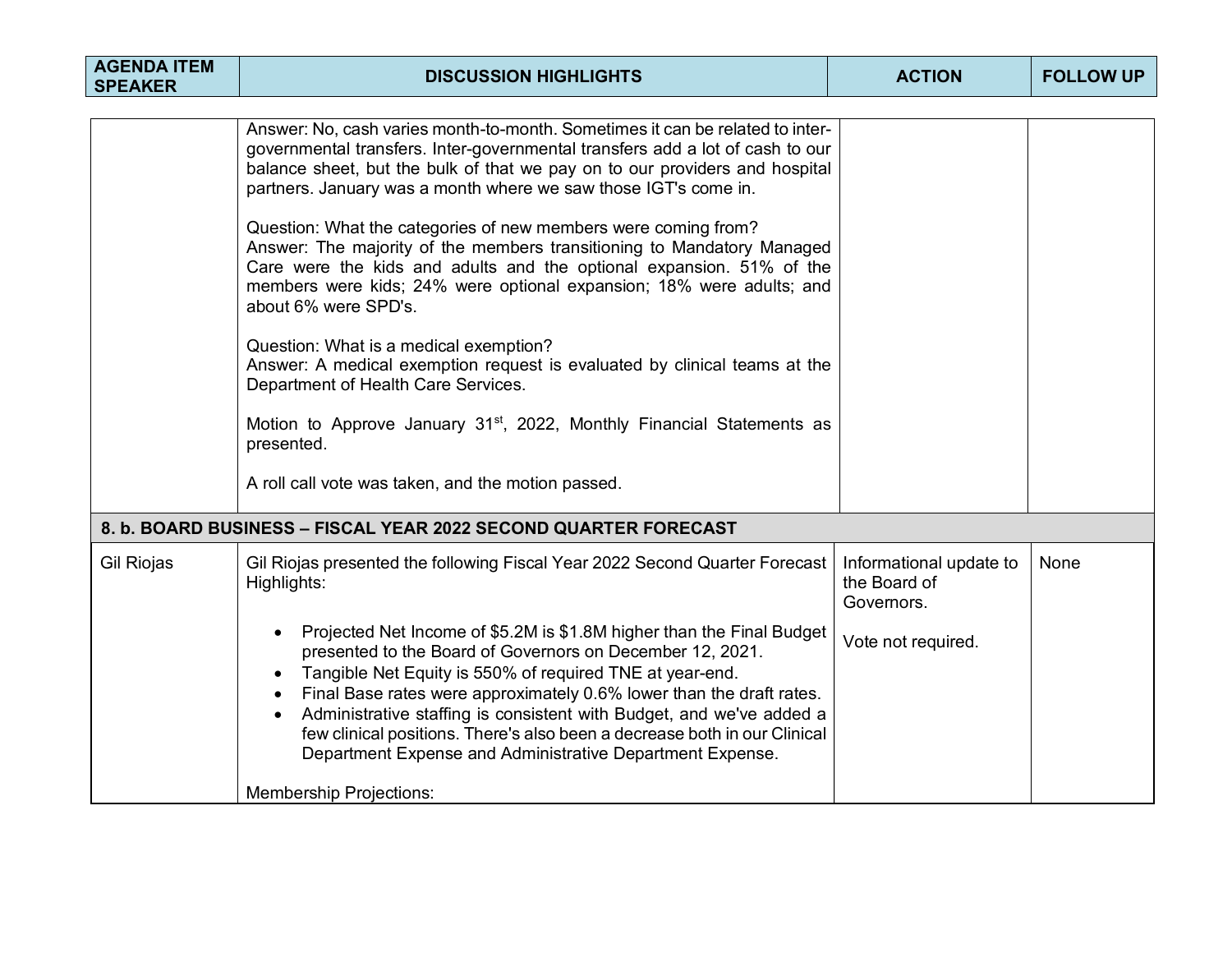| <b>AGENDA ITEM</b><br><b>SPEAKER</b> | <b>DISCUSSION HIGHLIGHTS</b>                                                                                                                                                                                                                                                                                                                                                                                                                    | <b>ACTION</b> | <b>FOLLOW UP</b> |
|--------------------------------------|-------------------------------------------------------------------------------------------------------------------------------------------------------------------------------------------------------------------------------------------------------------------------------------------------------------------------------------------------------------------------------------------------------------------------------------------------|---------------|------------------|
|                                      |                                                                                                                                                                                                                                                                                                                                                                                                                                                 |               |                  |
|                                      | There's been a significant member increase in January, and more<br>members are expected to transition from HealthPAC in May. However,<br>if the federal government ends the Public Health Emergency, there<br>may be a decline in enrollment. We expect this to start in May or June<br>and continue onto the next fiscal year.                                                                                                                 |               |                  |
|                                      | Revenue:                                                                                                                                                                                                                                                                                                                                                                                                                                        |               |                  |
|                                      | We anticipate increasing revenue by about \$25M. The reduction in<br>$\bullet$<br>base Medi-Cal rates decreases revenue by about \$4.5M. ECM<br>revenue is included for \$5.1M, Community Supports revenue of about<br>\$9.4M, revenue for Major Organ Transplants is about \$6.3M.<br>We also had a County Wide Averaging net benefit of \$2.5M. \$1.2M is<br>included for COVID Vaccine Incentives.                                           |               |                  |
|                                      | <b>Medical Expense:</b><br>• Higher Medi-Cal enrollment adds about \$22M in expenses.<br>Inpatient and ER services add \$4.8M in expenses; net capitation<br>$\bullet$<br>contract changes; favorable reinsurance recoveries; ECM expense,<br>expenses for Major Organ Transplants, and Community Supports<br>expense is included for in our revenue. Additionally, we are<br>anticipating spending \$1.4M for COVID Vaccine Incentive expense. |               |                  |
|                                      | Comparison to Budget:<br>• We are anticipating our enrollment at year-end to be about 306,000<br>members versus a budgeted amount of around 292,000.<br>• We are anticipating our net income to be around \$5.2M by the end of<br>June.<br>• We are anticipating our administrative expense rate to be 6.7% of our<br>total revenue.<br>For Medical Loss Ratio, we are anticipating a 0.2% increase from what<br>we had budgeted in December.   |               |                  |
|                                      | <b>Staffing Comparison to Budget:</b><br>We anticipate our FTEs to be around 422 by the end of June, which<br>is a slight increase.                                                                                                                                                                                                                                                                                                             |               |                  |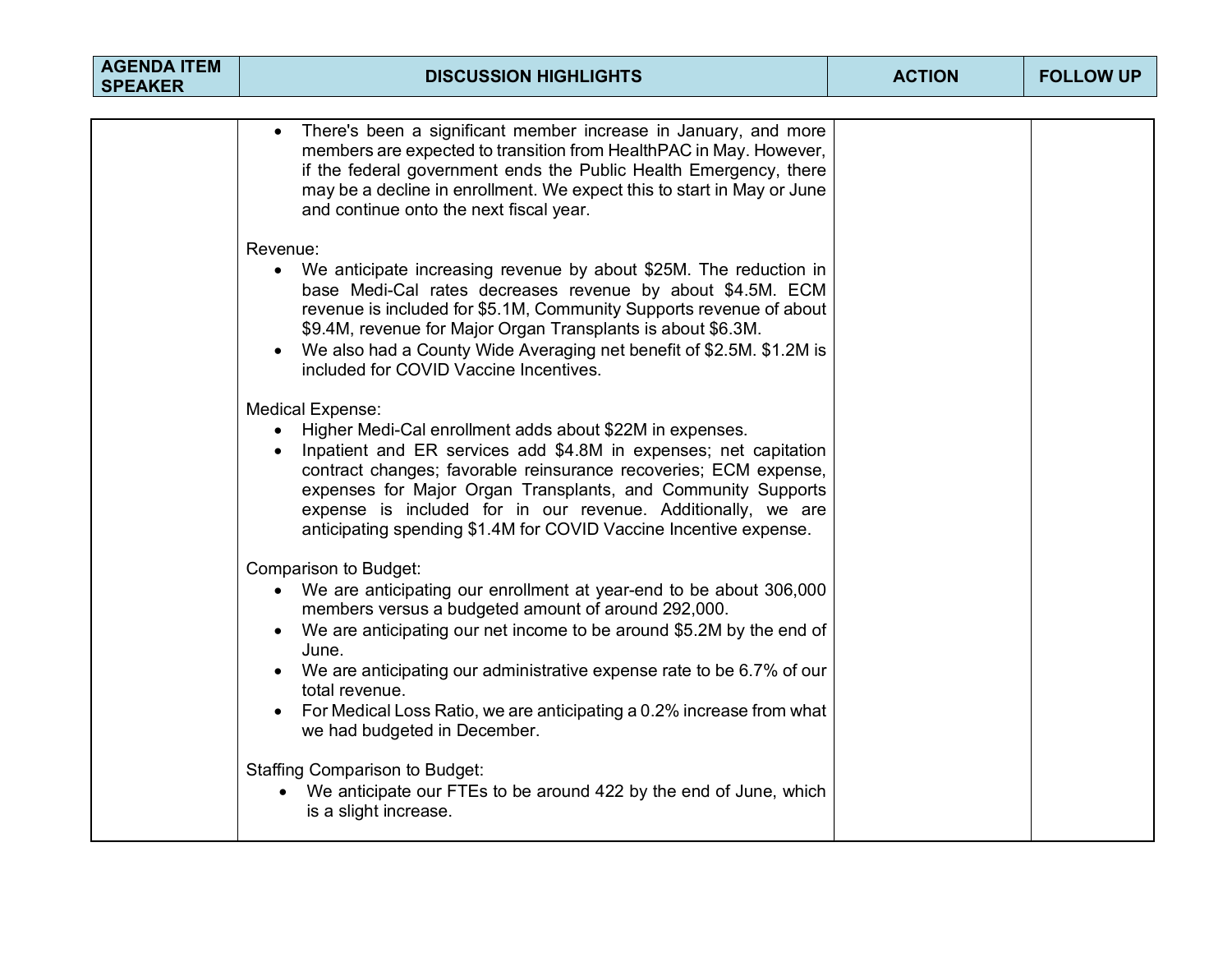| <b>AGENDA ITEM</b><br><b>SPEAKER</b>                                       | <b>DISCUSSION HIGHLIGHTS</b>                                                                                                                                                                                                                                                                                                                                                                                                                                                                                                                                                                                                                                                                                                                                                                                                                               | <b>ACTION</b>                                                            | <b>FOLLOW UP</b> |  |
|----------------------------------------------------------------------------|------------------------------------------------------------------------------------------------------------------------------------------------------------------------------------------------------------------------------------------------------------------------------------------------------------------------------------------------------------------------------------------------------------------------------------------------------------------------------------------------------------------------------------------------------------------------------------------------------------------------------------------------------------------------------------------------------------------------------------------------------------------------------------------------------------------------------------------------------------|--------------------------------------------------------------------------|------------------|--|
|                                                                            | Comment: Regarding Vacancy Rate and Employee Hiring and Retention. We<br>have increased our recruiting efforts to overcome the 14% vacancy.<br>Informational update to the Board of Governors.<br>Vote not required.                                                                                                                                                                                                                                                                                                                                                                                                                                                                                                                                                                                                                                       |                                                                          |                  |  |
|                                                                            | 8. c. BOARD BUSINESS - COVID-19 VACCINATION PROGRESS REPORT                                                                                                                                                                                                                                                                                                                                                                                                                                                                                                                                                                                                                                                                                                                                                                                                |                                                                          |                  |  |
| Matthew<br>Woodruff                                                        | Matt Woodruff presented the COVID-19 Vaccination Progress Report:<br>• As of February 28 <sup>th</sup> , 2022, 74.4% of Medi-Cal members 12 years and<br>older are vaccinated.<br>We are currently ranked 4 <sup>th</sup> in the state for Managed Care Plans. We<br>also averaged 11.4% increase among all key measured populations<br>that the State had asked us to measure.<br>For our homebound Medi-Cal members and our Medi-Cal members<br>aged 50-64 we are coming right on target, we will see how we do in<br>our final report.<br>The 3 target ethnicities the State had asked us to do in Alameda<br>County based on the low vaccination rate: Native American, we were<br>able to raise 10%, and the Hispanic and Black populations we were<br>able to raise by 15%.<br>Informational update to the Board of Governors.<br>Vote not required. | Informational update to the<br>Board of Governors.<br>Vote not required. | None             |  |
| 9. a. STANDING COMMITTEE UPDATES - PEER REVIEW AND CREDENTIALING COMMITTEE |                                                                                                                                                                                                                                                                                                                                                                                                                                                                                                                                                                                                                                                                                                                                                                                                                                                            |                                                                          |                  |  |
| Dr. Steve<br>O'Brien                                                       | The Peer Review and Credentialing Committee (PRCC) was held<br>telephonically on February 15 <sup>th</sup> , 2022.                                                                                                                                                                                                                                                                                                                                                                                                                                                                                                                                                                                                                                                                                                                                         | Informational update to the<br>Board of Governors.<br>Vote not required. | <b>None</b>      |  |
|                                                                            | Dr. Steve O'Brien gave the following Committee updates:                                                                                                                                                                                                                                                                                                                                                                                                                                                                                                                                                                                                                                                                                                                                                                                                    |                                                                          |                  |  |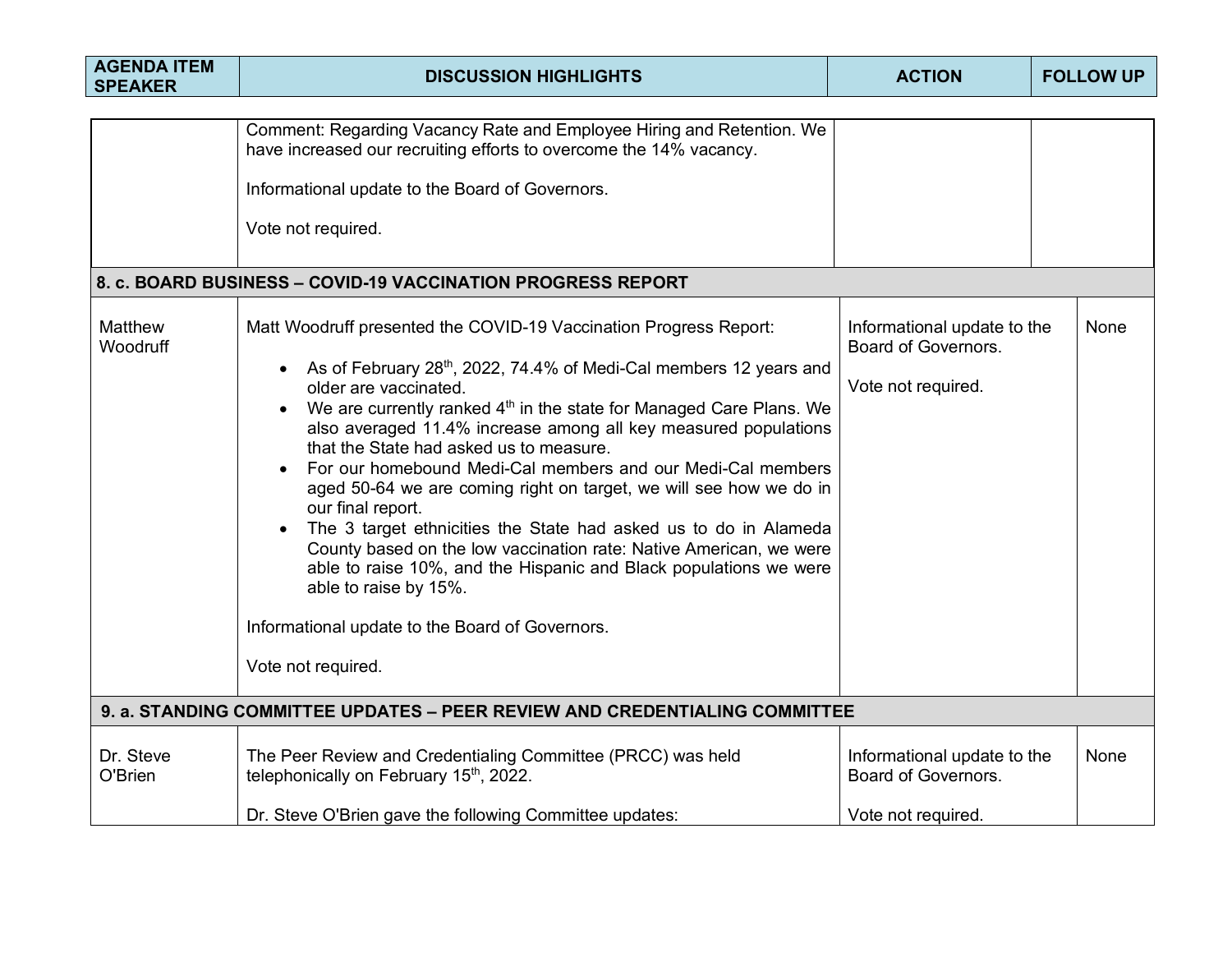| <b>AGENDA ITEM</b><br><b>SPEAKER</b>                       | <b>DISCUSSION HIGHLIGHTS</b>                                                                                                                                                                                                                                                                                                                                                                                                                                                                                                                                 | <b>ACTION</b> | <b>FOLLOW UP</b> |      |
|------------------------------------------------------------|--------------------------------------------------------------------------------------------------------------------------------------------------------------------------------------------------------------------------------------------------------------------------------------------------------------------------------------------------------------------------------------------------------------------------------------------------------------------------------------------------------------------------------------------------------------|---------------|------------------|------|
|                                                            | We credentialed fifteen (15) initial applicants, including three (3) PCPs.<br>Additionally, thirty-eight (38) providers were re-credentialed at this<br>meeting, including fourteen (14) PCP's.<br>There were eleven (11) providers terminated.<br>For 2021, there was two-hundred-eighteen (218) initial providers, and<br>two-hundred-seventy-nine (279) providers who left. Last year was<br>unusual, since we generally have more providers coming in as<br>opposed to leaving.<br>Informational update to the Board of Governors.<br>Vote not required. |               |                  |      |
| <b>10. STAFF UPDATES</b>                                   |                                                                                                                                                                                                                                                                                                                                                                                                                                                                                                                                                              |               |                  |      |
| <b>Scott Coffin</b>                                        | None                                                                                                                                                                                                                                                                                                                                                                                                                                                                                                                                                         | None          |                  | None |
| <b>11. UNFINISHED BUSINESS</b>                             |                                                                                                                                                                                                                                                                                                                                                                                                                                                                                                                                                              |               |                  |      |
| <b>Scott Coffin</b>                                        | None                                                                                                                                                                                                                                                                                                                                                                                                                                                                                                                                                         | None          |                  | None |
| 12. STAFF ADVISORIES ON BOARD BUSINESS FOR FUTURE MEETINGS |                                                                                                                                                                                                                                                                                                                                                                                                                                                                                                                                                              |               |                  |      |
| <b>Scott Coffin</b>                                        | None                                                                                                                                                                                                                                                                                                                                                                                                                                                                                                                                                         | None          |                  | None |
| 13. PUBLIC COMMENTS (NON-AGENDA ITEMS)                     |                                                                                                                                                                                                                                                                                                                                                                                                                                                                                                                                                              |               |                  |      |
| <b>Scott Coffin</b>                                        | None                                                                                                                                                                                                                                                                                                                                                                                                                                                                                                                                                         | None          |                  | None |
| <b>14. CLOSED SESSION</b>                                  |                                                                                                                                                                                                                                                                                                                                                                                                                                                                                                                                                              |               |                  |      |
| Dr. Evan Seevak                                            | The Board, The Senior Leadership Team, and Scott Coffin attended the<br>closed session.                                                                                                                                                                                                                                                                                                                                                                                                                                                                      | None          |                  | None |
| <b>15. ADJOURNMENT</b>                                     |                                                                                                                                                                                                                                                                                                                                                                                                                                                                                                                                                              |               |                  |      |